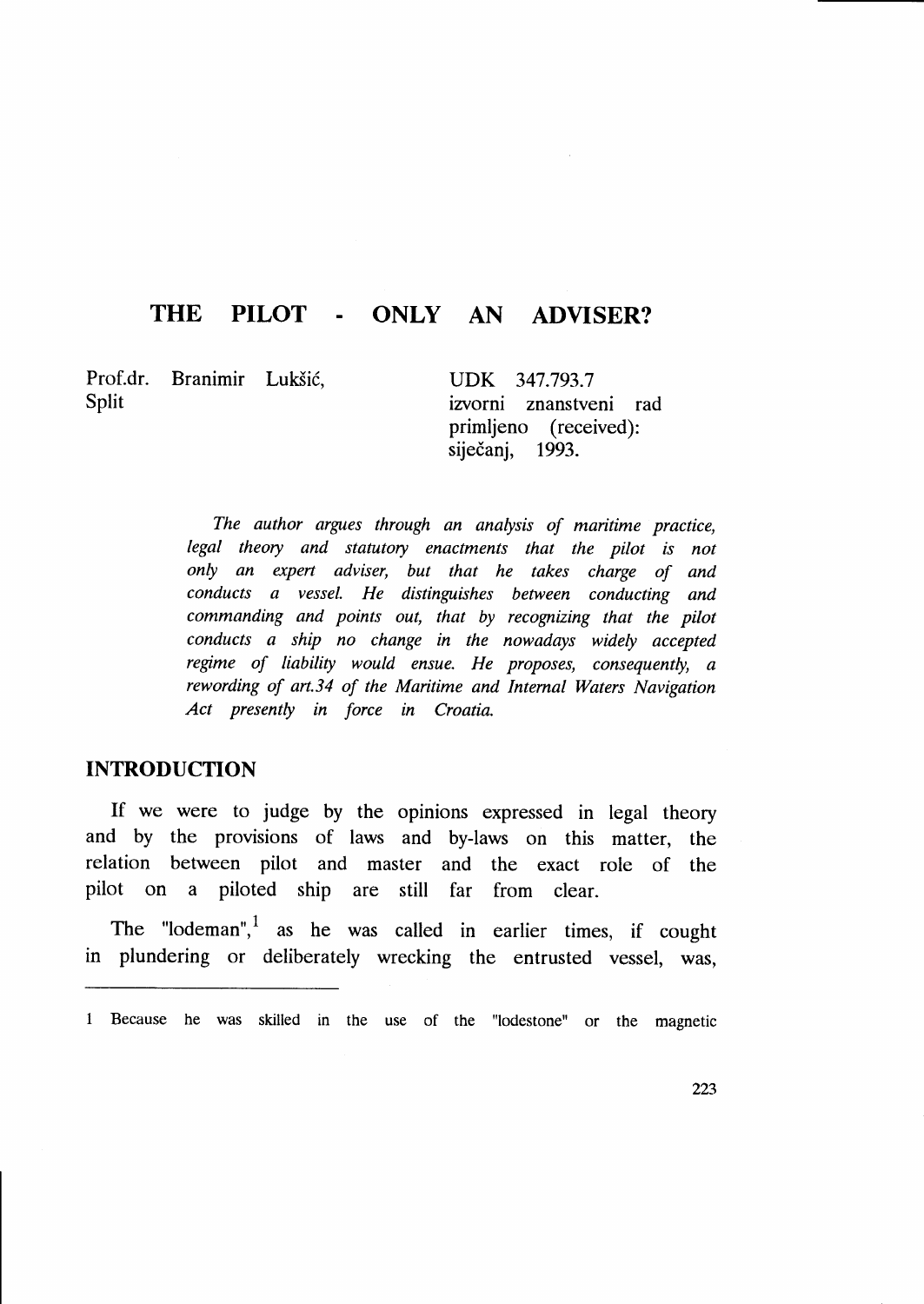according to the Laws of Cleron, to be taken to the windlass and there beheaded by the crew, and the crew were not to be answerable to any judge. Later, when the lawgiver was nagged by a twinge of conscience, the enactments were more humane: defaulting pilots were hanged at the yard-arm. The main task of these lodemen or hovellers, was to steer a ship or barge through narrow channels or entrances, using their knowledge of the local tides, depths and dangers. And because of this regrettable history of plunder and wrecking it was thought necessary to train pilots to be skilled, bold and fearless to conduct ships safely through narrow passages or into harbours, but also to require that they be "honest" and God-fearing". Although today pilots are not punished so cruelly for their negligence or misconduct as in ancient times, the loss of prestige and of profit could be very great indeed, the more so, because in the words of Joseph Conrad, to every seaman a pilot is "trustworthiness personified".

In this article we shall try to define more precisely the relation between pilot and master on a piloted vessel and the exact nature of the pilot's services and to see how this reflects on the nature and scope of the pilot's liability. We shall then suggest some modifications in Croatian law de lege ferenda regarding the definition of a pilot and of his services.

## WHAT IS A PILOT?

According to the classic definition of English law, any person not belonging to the crew of a ship who has the conduct

ore, a primitive form of compass or direction-finder. But the word could also have been derived from "loadsman", "lootsman", "lotsemann" (in modern German the pilot is called "Lotse") designating the one who steers a loaded ship or barge on navigable waterways. The word "pilot" comes from the Greek "pedon" (steering rudder), in the plural "peda", through the Italian "pedotta" or "pilota".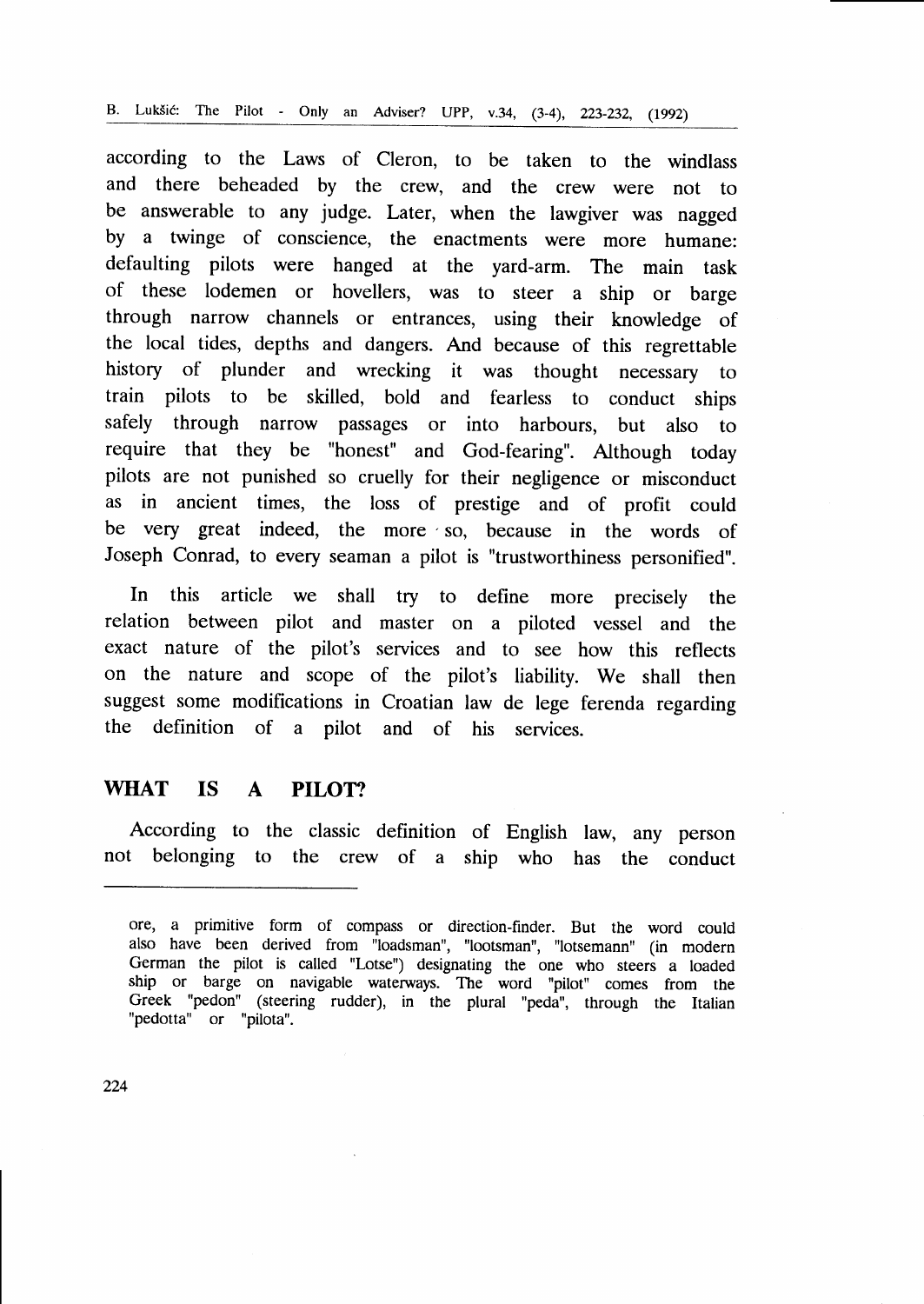of her is a pilot.<sup>2</sup> Since the conduct of a vessel is her navigational behaviour relating to her movement on the sea, to conduct a vessel means to control her navigation. Although, according to this view, the pilot has exclusive control and conduct of the ship, this does not mean the command of her. The master's position and authority on board a piloted vessel remain unchanged. The master retains the command over the vessel and has always the power and authority to interfere with the pilot's actions. This interference, however, must be clear and decisive, an act either revoking the pilot's order or correcting and modifying it. Because even when a pilot is on board and has the conduct of the ship, the master remains responsible for the vessel, the persons and cargo on board and for the safety of navigation. It is, moreover, the master's duty to state unequivocally his opinion regarding the monoeuvres of the vessel to the pilot and when he deems it necessary he must correct or alter the pilot's orders. There could be no question, therefore, of a divided command and authority. In the English Pilotage Act of 1983 it is expressly stated that the pilot "takes charge of' resp. "obtains charge of' the ship. These expressions would be very strong if they were merely intended to denote the advisory capacity of the pilot. The master has a duty to assist the pilot in navigation, especially by drawing the pilot's attention to the technical or constructional peculiarities of the ship which could influence her navigational behaviour, but the master is not expected to know the matters of local significance. This may have implications regarding the master's negligence and his right to limit his liability if he is an owner or part-owner of the vessel. The case of the ship "Hans Hoth" is very instructive in this respect. In a collision between a British and a German ship at the entrance to Dover

<sup>2</sup> Merchant Shipping Act 1854.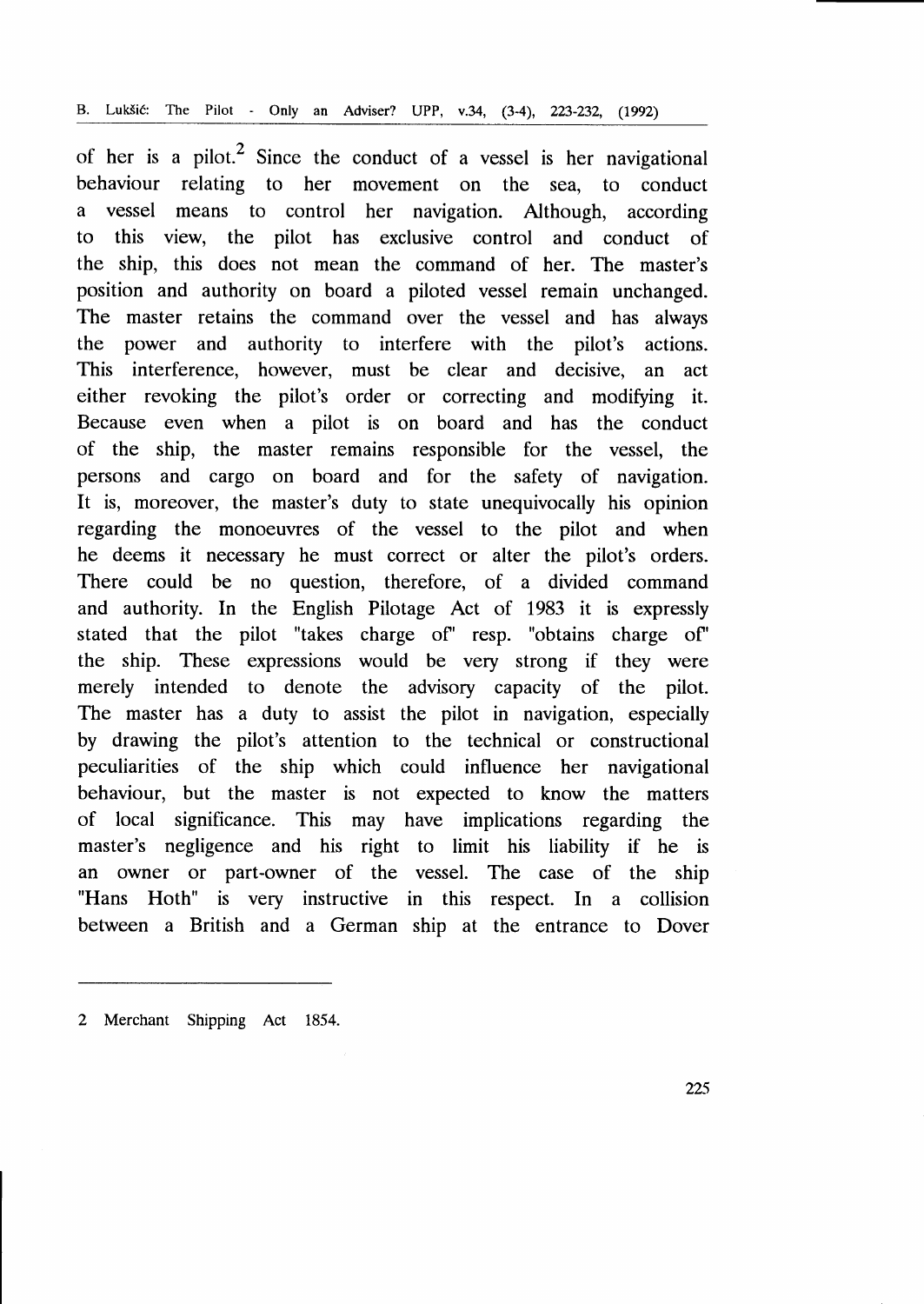harbour the latter vessel was solely to blame. There was <sup>a</sup> compulsory pilot on her who has disregarded the signal put up by the harbour authority prohibiting vessels to enter while another vessel was leaving. The master, who was a part-owner of the vessel, was in control of the engines and was on the bridge. The question before the court was whether the master was personally at fault and thus unable to limit his liability. It was held by the court that although the master was under a duty to assist in navigation when a compulsory pilot was on board, this duty did not extend to matters of local significance. The court held that it would be too much to expect the master to question each of the pilot's actions in regard to his interpretation of local port signals<sup>3</sup>. Only an urgent necessity, such as manifest incapacity of a pilot, could justify a master taking his ship out of the pilot's charge, or contradicting the navigational dispositions of a compulsory pilot. From what has been said it could be concluded that in maritime practice <sup>a</sup> pilot is actually "in charge of" the vessel which he "conducts", and that when on the bridge he is in actual fact more than a mere adviser of the master, or that he is an adviser whose advice, barring some very grave reasons, must be followed<sup>4</sup>. This does not relate only to the manoeuvres of the vessel which he is conducting, but also to the need and direction of an assisting tug. The pilot knows best whether the assistance of tug or tugs is necessary because of the peculiarity of the harbour, berth, tidal conditions or local winds, and his opinion as to whether such assistance is required could be contradicted by the master only at the latter's grave risk. In practice it is usual that the pilot who is on the tow gives direct commands to

3 The Hans Hoth (1952) 2 Lloyd's Rep.341.

4 Chorley and Giles, SHIPPING LAW, London, 1982, p.257.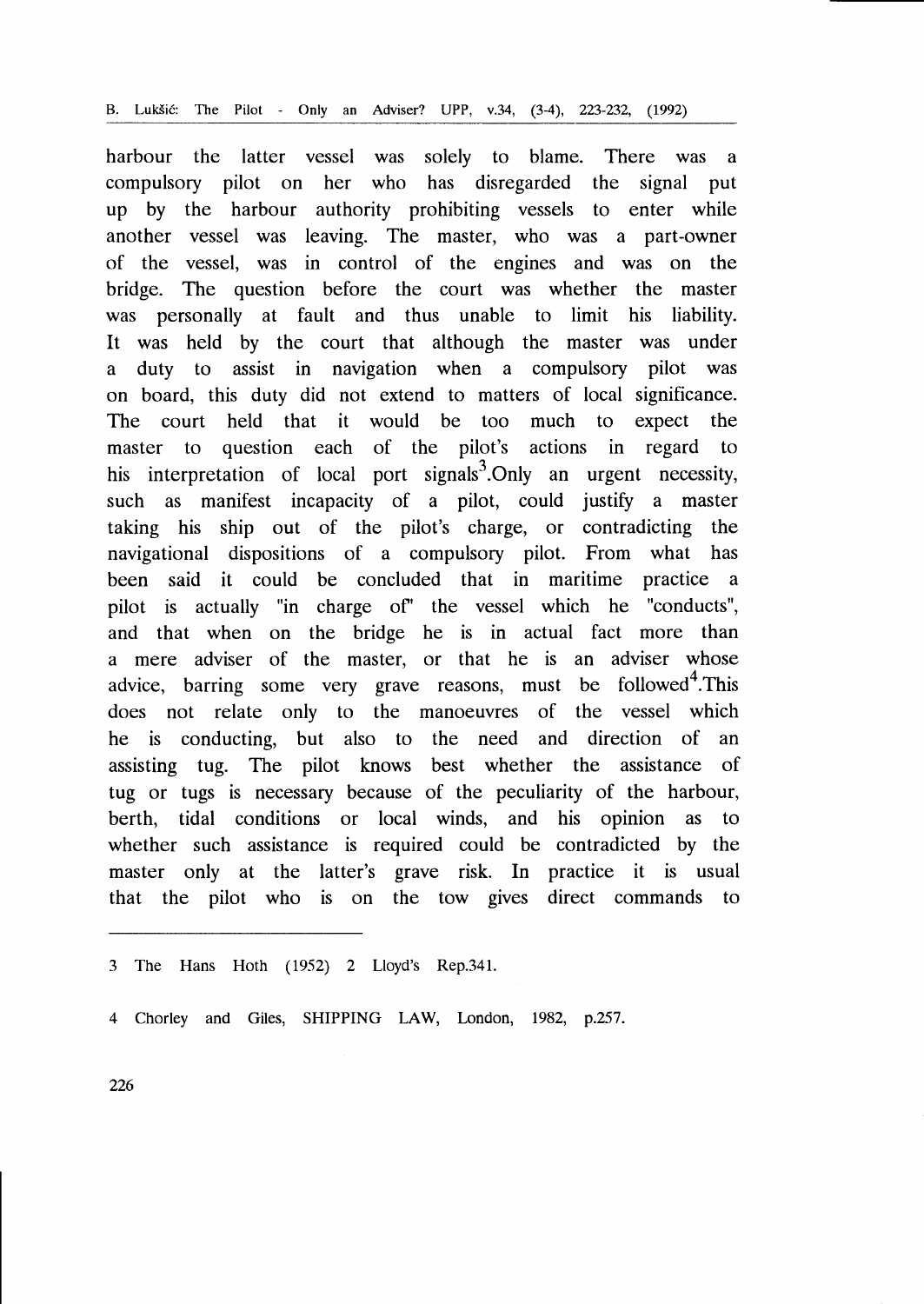the tug, because it is frequently the case that the tug's skipper does not speak the language of the tow's master or has <sup>a</sup> very imperfect command of English. The correct procedure when piloting a ship is for the pilot to pass the orders to the master of the piloted vessel who is with him on the bridge of the piloted ship, who, in turn, gives them to the helmsman. This procedure, however, is sometimes dispensed with when the helmsman understands the pilot's language, in which case the pilot gives direct orders to the helmsman. Or it may happen that the master of a vessel is under the influence of drink. In such a case the pilot should not take charge unless he can be sure the captain will not interfere with his navigational orders. Once having taken charge it is the pilot's duty not to give in to the manifestly unreasonable orders of the tipsy master, if by them other vessels or harbour installations are likely to be endangered. If tact does not avail him here, he should ask, if feasible, the port authority to intervene.

While the practice gives the pilot the actual charge of the vessel which he conducts, thus making him more than a mere adviser,<sup>5</sup> statutory regulations frequently stress his advisory role on board the piloted vessel, mainly in order not to prejudice the question of the shipowner's liability to third parties for damage caused by a piloted ship. It is, however, our contention which we shall try to justify, that by making more explicit in legal enactments the pilot's role in conducting a vessel, and thus by giving to his office the dignity it requires, no alterations of the nowadays widely accepted regime of liability would be implied.

It is only with warships that the captain has the option either of using the pilot in an advisory capacity, or of directing him to take full charge and conduct of the warship.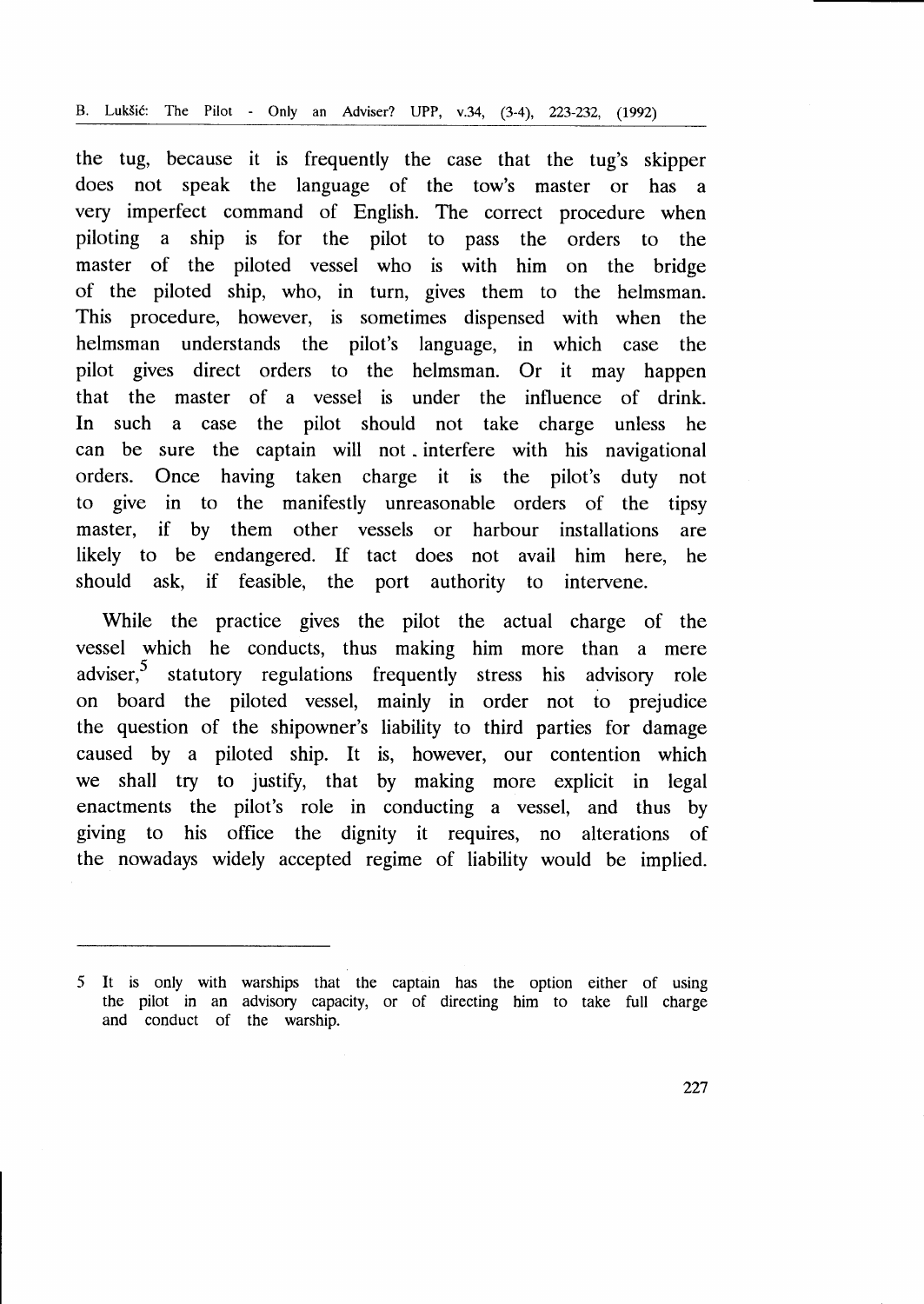The Italian Navigation Code somehow tries to navigate the middle road by stating that the pilot suggests the course and assists the master in determining the manoeuvres necessary to follow it<sup>6</sup>. German law distinguishes between the pilots who only advise the master while a ship sails through their area and those who conduct a ship. However, according to article 1 of the German Seelotsgesetz (Pilot Act) pilots are only "shiffahrtskundige Berater" (advisers expert in navigation)<sup>7</sup>. The Maritime and Internal Waters Navigation Act (1978) enacted in the former Yugoslavia and now still applicable in the sovereign Republic of Croatia states in article 34 that a pilot gives expert advice to the master in the conduct of the vessel. Although the words "vodenje" (conduct) and "upravljanje plovidbom" (directing the navigation) are therein distinguished<sup>8</sup>, the term "vodenje" denotes more than merely the giving of expert advice. It implies a skill or dexterity in actually handling or leading someone or something, of conducting. Therefore it is well that article 38 of this Croatian law states that "pilotage does not exempt the ship's master from the duty of directing the navigation and manoeuvres of the vessel and from the liability ensuing therefrom", but we suggest that article 34 of this law should qualify pilotage as the conducting of a vessel by expert persons who do not belong to the crew, with the view of the safety of navigation in ports, harbours, channels and narrow passages and other parts of the coastal sea resp.internal waters of the Republic of Croatia.

- 7 Abraham, DAS SEERECHT, 4th ed., Walter de Gruyter, 1974,p.96.
- 8 Cf.articles 34 and 38 of The Maritime and Internal Waters Navigation Act.

<sup>6</sup> codice della Navigazione Marittima e Aerea, Milan, 1980, art.9z.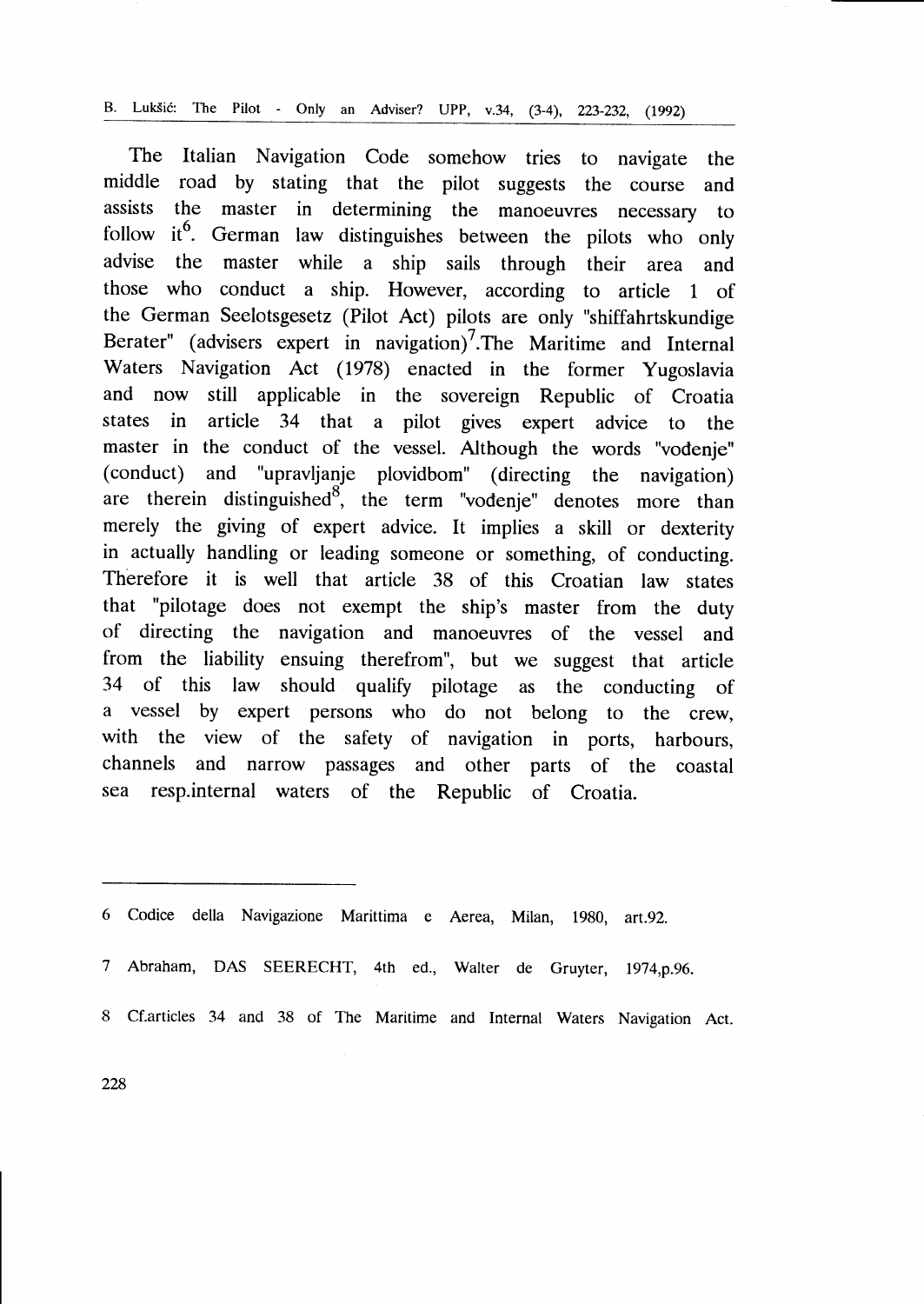# PILOT'S LIABILITY

This mention that the pilot conducts the piloted vessel should have no influence on the liability regime. The shipowner could still remain liable to third parties for damage caused by the pilot's negligence, regardless of whether the pilotage was compulsory or not. This principle set forth in the 1910 Collision Convention for collision damage has been widely accepted in maritime law even for other causes of loss or damage. Because the master retains the command of navigation notwithstanding the pilot's presence on board. Whilst acting within the scope of his authority <sup>a</sup> pilot is considered to be an agent of the shipowner and the crew must obey him. But he does not 'supersede the master. And unless the shipowner in the causing of this damage to third parties is guilty of a personal act or default, he can limit his liability. The vicarious liability of the owner of the piloted vessel for a pilot's negligence is not based on any presumed negligence of the owner, either in the choice, supervision, control of the pilot, or in wrong instructions or directions given to him. It is based on the owner's liability for his agents or employees when they cause damage in the course and within the scope of their employment resp.authority. This means that if a pilot causes loss or damage to third parties even while he is on board the piloted vessel but outside the scope of his authority (e.g.by stealing an object from a passenger or by committing some other punishable offence against him) the pilot will be directly responsible to the injured or damaged party. The shipowner in such a case could be coresponsible only if his contributory negligence were proved<sup>9</sup>. As regards the contractual

<sup>9</sup> A pilot can also be directly liable to rhe person who suffered damage when he is responsible in accordance with the general principles of liability of employees who caused damage within the scope of or in connection with their employment. If in such a case a pilot has not caused damage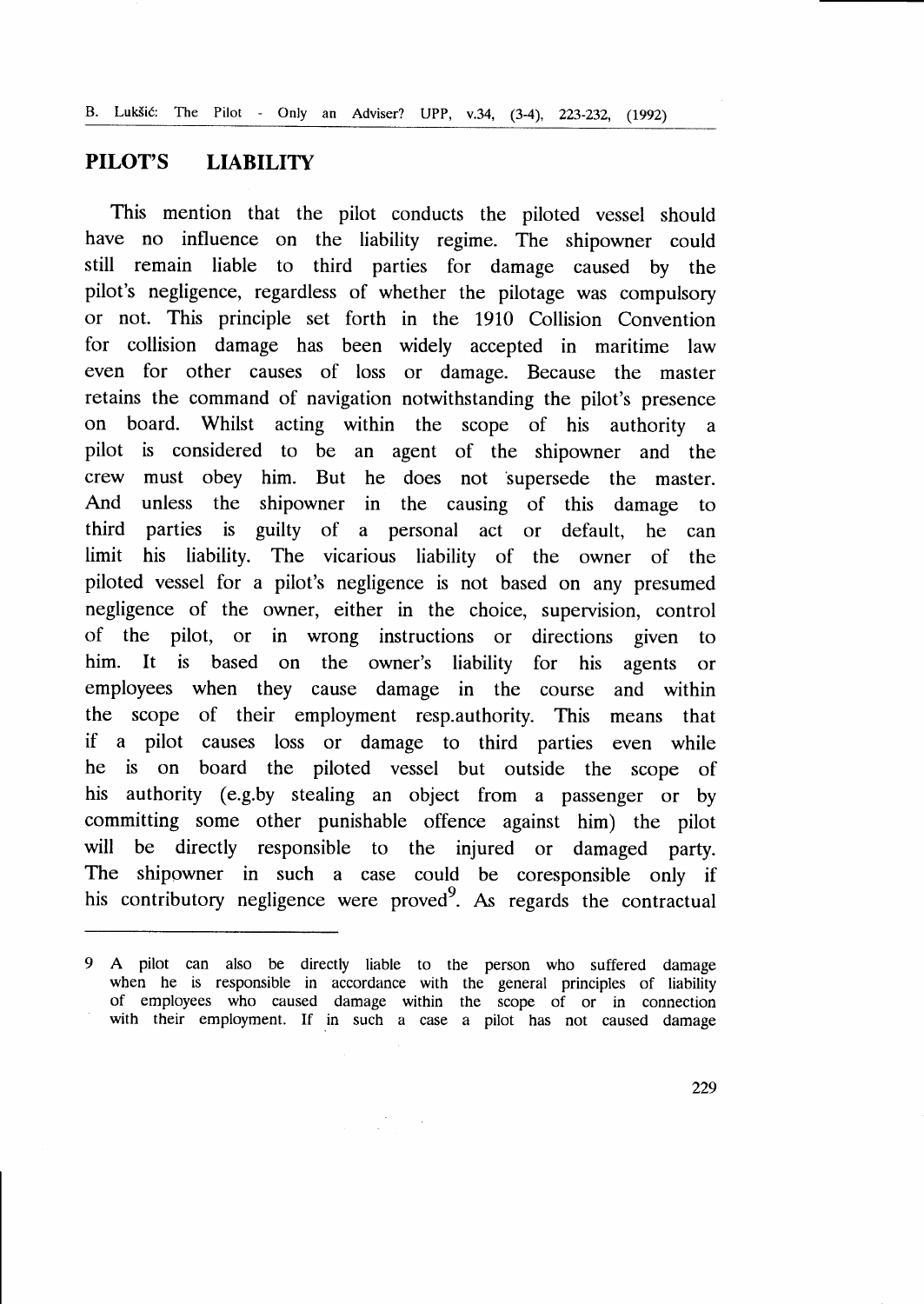liability of a pilot towards the owner of the piloted vessel, he can be either personally liable or his firm or professional association (the pilot's authority) could be liable for damage caused by his negligence to the piloted ship. They could also be liable to the shipowner of the piloted ship in a recourse action for damages which the latter had to pay to third parties due to the pilot's negligence. In the Maritime Pilotage Act of the Republic of Croatia (National Gazette No.15/1974) a pilot is personally liable to the shipowner if he gives wrong advice or incorrectly conducts the piloted ship, if during the time he is in charge he does not give the required expert advice or refuses to conduct the ship, if he stops with the piloting of the vessel before the end of compulsory pilotage, if he leaves the piloted vessel which arrived from abroad before she obtains free pratique, and in some other cases such as accepting to pilot a vessel whose draught does not correspond to the depth of the sea at the place of berth or anchorage, or piloting a vessel which is unseaworthy or which has not received from the competent harbour authority 'permission to depart. The civil liability of the pilot or his firm is nowadays mostly subject to their right of limitation. In England, for instance, a pilot gives to the pilotage firm or authority a bond, and in case of negligence he will not be liable in respect of any one accident beyond the penalty of the bond and the amount due as pilotage fee for the voyage in question.<sup>10</sup> According to art.55 of the Pilotage Act of 1983, a pilotage authority, unless it is guilty of actual personal fault or privity, has the right to limit its liability for a pilot's act or default to a certain sum multiplied by the number of pilots currently

intentionally (dolus) he is allowed to limit his liability (cf.Branko Jakaša PELJARENJE (Pilotage), in Marine Encyclopedia, tome 6, Zagreb, 1983, p.9-10.

<sup>10</sup>Christopher Hill, MARITIME LAW, Lloyd's of London Press Ltd.,1985,p.355.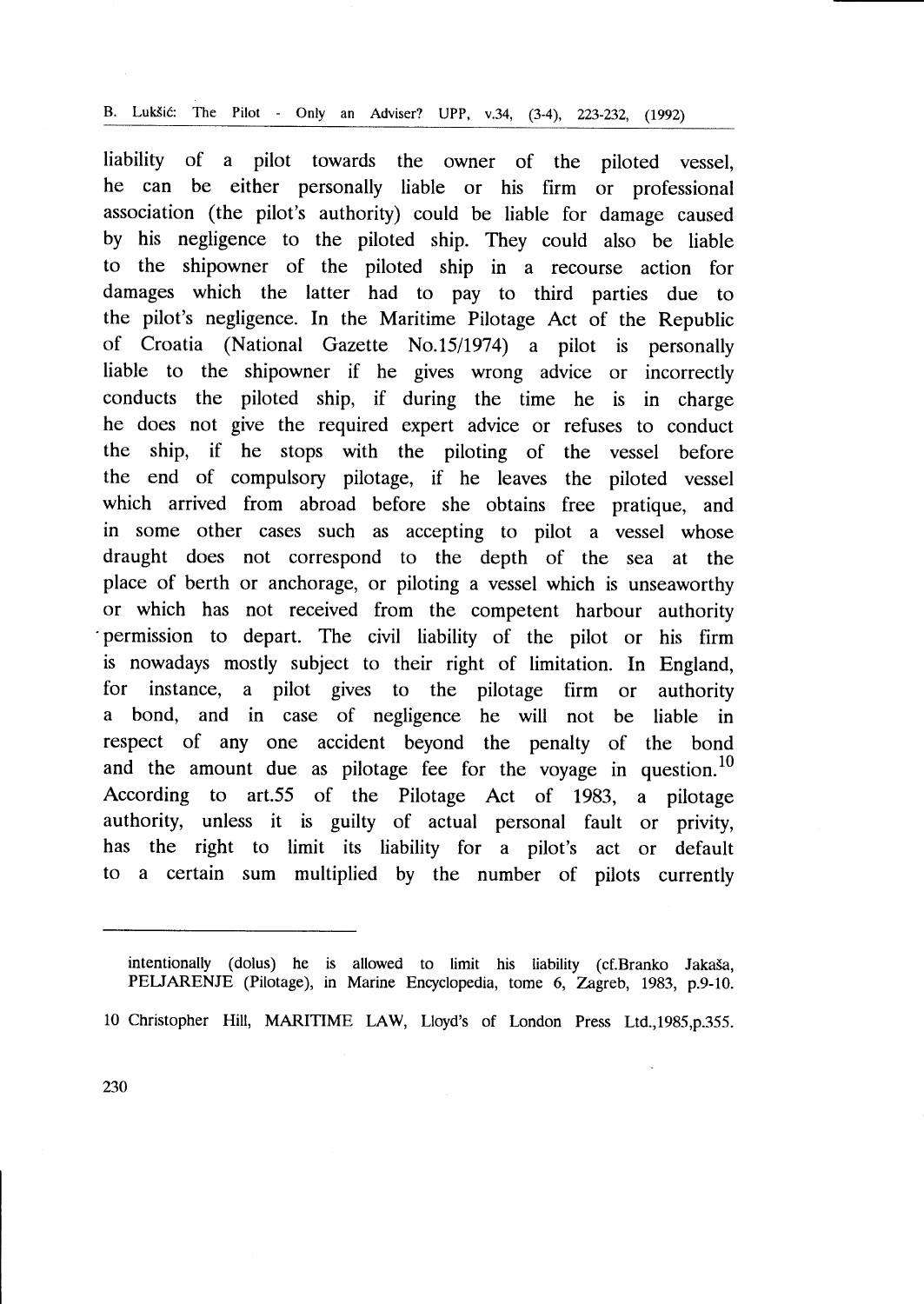in possession of licences for that particular district at the date when the loss or damage happened.<sup>11</sup> Article 39 of the Maritime and Internal Waters Navigation Act applicable in the Republic of Croatia for damage or loss caused to the managing owner of the piloted vessel by a pilot, will be liable the firm in which the pilot is employed at the date when the loss or damage occurred. This firm has the right to limit its liability for the pilot's act or default to the amount of the pilotage fee of that particular voyage multiplied by 300. This limitation also applies to the pilot when the damaged party has the right to demand damages directly from him, but he cannot limit his liability if he caused the loss or damage intentionally.<sup>12</sup> According to the latest state legislature of Washington, USA, to mention yet another example, a compulsory pilot licenced by the state is not personally liable for his acts, neglects or defaults above a tixed sum per incident. Beyond that he is to be regarded as a "borrowed servant" of the shipowner, and the latter is vicariously responsible for the pilot's fault and is able to limit his liability for damage caused by the pilot. Prior to this enactment the rule had been that a compulsory pilot was liable to third parties without limit, but that he could take out insurance and pass the premium on to the shipowner who engaged him. If the shipowner refused to accept the charge he had to indemnify the pilot fully in respect of all losses he might suffer, and the shipowner could not limit against the pilot as he could limit his liability if sued directly by the third party which suffered damage.<sup>13</sup>

<sup>11</sup>Provision of article 35 of the english Pilotage Act 1913 accepted also by Pilotage Act 1983.

<sup>12</sup>Article 40 of the Maritime and Internal Waters Navigation Act. By the damaged party within the meaning of this provision are to be understood the shipowner or the operator of the piloted vessel.